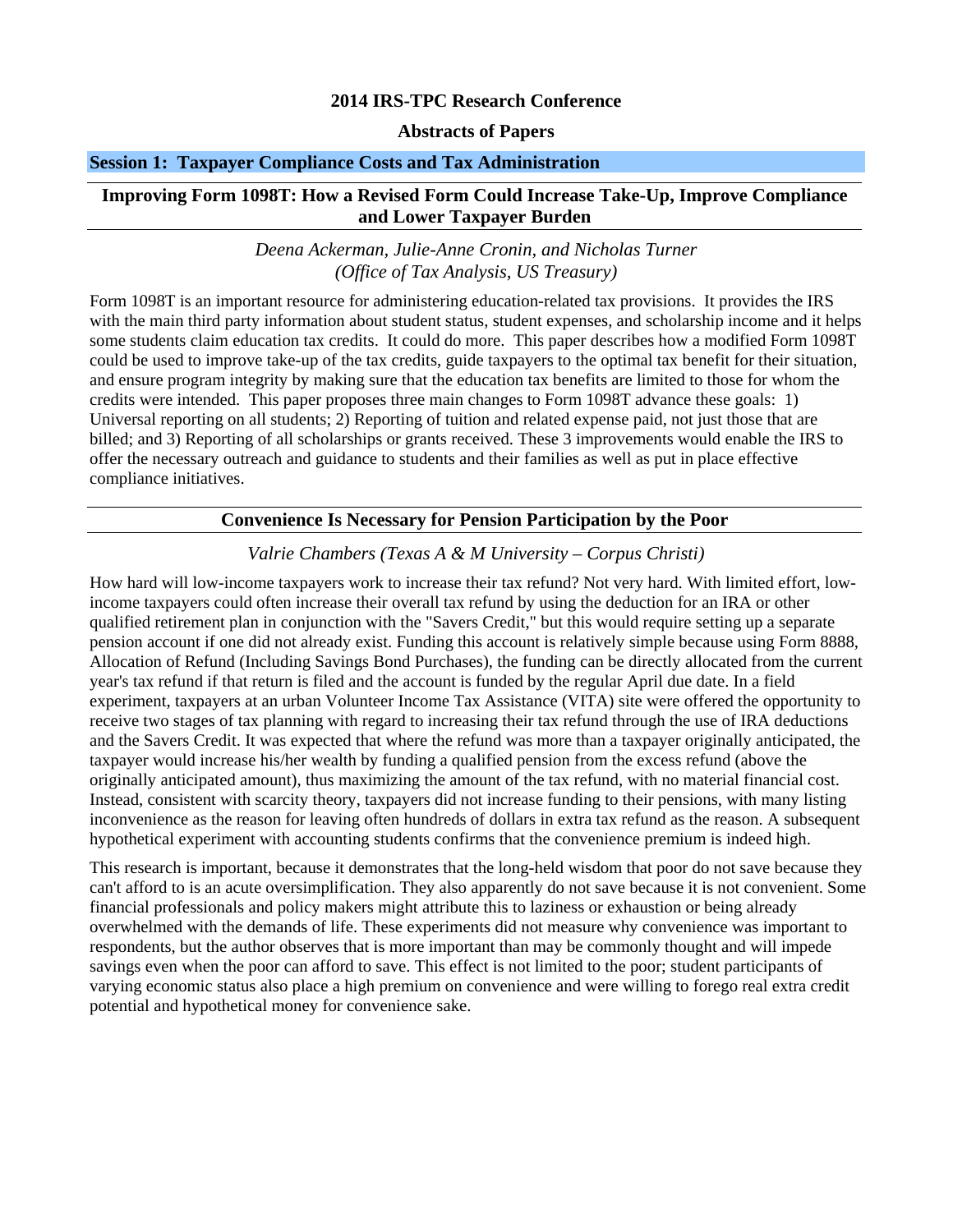## **The Compliance Costs of IRS Post-Filing Processes**

## *John Guyton and Ronald Hodge (IRS, RAS, Office of Research)*

Measuring the costs of tax administration better will improve our understanding of factors influencing a tax system and its outputs. As discussed in Slemrod and Yitzhaki (2002), the public's compliance costs are considerably larger than the budget of the tax administrator, hereafter the IRS. The public's compliance costs are typically related to the filing of a tax return. However, there are instances when additional information is required by the IRS after a tax return has been filed, so additional costs are incurred. Since it is impractical to measure these costs directly, they must be estimated. This paper addresses the estimation of these post-filing compliance costs and how they vary based on taxpayer characteristics and administrative treatments.

Prior IRS compliance cost research of individual taxpayers has focused on compliance costs incurred during pre-filing and filing activities [c.f. Contos et al. (2010) and Marcuss et al. (2013)]. An earlier effort (Connors et al. 2007) compared discrete event simulation and econometric microsimulation as potential modeling frameworks for IRS post-filing processes. This paper extends that research on post-filing compliance costs, describing the associated data collection, modeling, and estimation efforts.

We categorize individual taxpayers with post-filing issues into four groups: taxpayers who (1) filed an amended tax return; (2) had accounts receivable with the IRS and made an attempt to reach an agreement as to how the account could reach full paid status; (3) were audited and attempted to comply with the requests of the audit; (4) appealed an IRS decision; or any combination thereof. We sampled tax year 2008, 2009 and 2010 individual taxpayers who concluded a post-filing case during calendar year 2011. The sample was stratified based on the original tax return complexity and preparation method, as well as on how the post-filing case was resolved. The survey collected data on the time and money spent by taxpayers to resolve issues with an already-filed tax return. Survey data were then linked to IRS administrative data to create the estimation data set.

To model the conditional distribution of post-filing compliance costs, we employed a log-linear regression specification in which the natural log of post-filing compliance costs is linearly related to a set of explanatory variables. Given that post-filing compliance cost data are available from survey respondents, it was important that the dependent variables in the model be based on IRS administrative data. The modeling approach used for this study is similar to one described in Contos et al. (2009).

The model controls for: (1) at-filing characteristics (such as original tax return complexity and preparation method, third-party designee, etc.); (2) post-filing characteristics (third-party representation, IRS administrative costs, post-filing results and post-filing case type); and (3) collection-related resolutions. Preliminary results estimate post-filing compliance costs at \$4.56B for a population of 11.44M affected taxpayers. This yields an average post-filing compliance cost of \$400 per taxpayer, comparable to but higher than average per taxpayer pre-filing and filing (PF&F) compliance costs of \$373 estimated in Marcuss et al. (2013).

Beyond the population-level comparisons of PF&F and post-filing compliance costs we also compare PF&F and post-filing compliance costs for post-filing survey respondents using available IRS PF&F compliance cost models. It should be noted that because post-filing survey respondents did not receive the PF&F survey, we assume that their PF&F compliance costs are similar to taxpayers with similar reported tax return characteristics. Further we must emphasize that the post-filing survey respondent population is not representative of the overall filing population.

Available data on IRS post-filing processes allows us to determine with which IRS function a taxpayer's postfiling case originated. Using this data and PF&F compliance costs models we were able to segment the postfiling respondent population and determine both PF&F and post-filing compliance costs. We were particularly interested in how these costs varied based on the amount of original tax return information would have to be substantiated in order to resolve a post-filing issue. These finding are discussed in this paper for select segments of the post-filing population.

Finally we extend the model beyond the respondent population to a more general post-filing population and compare the general population's post-filing compliance costs with those of the respondent population. The general population also allows us to allocate post-filing compliance costs across IRS post-filing functions.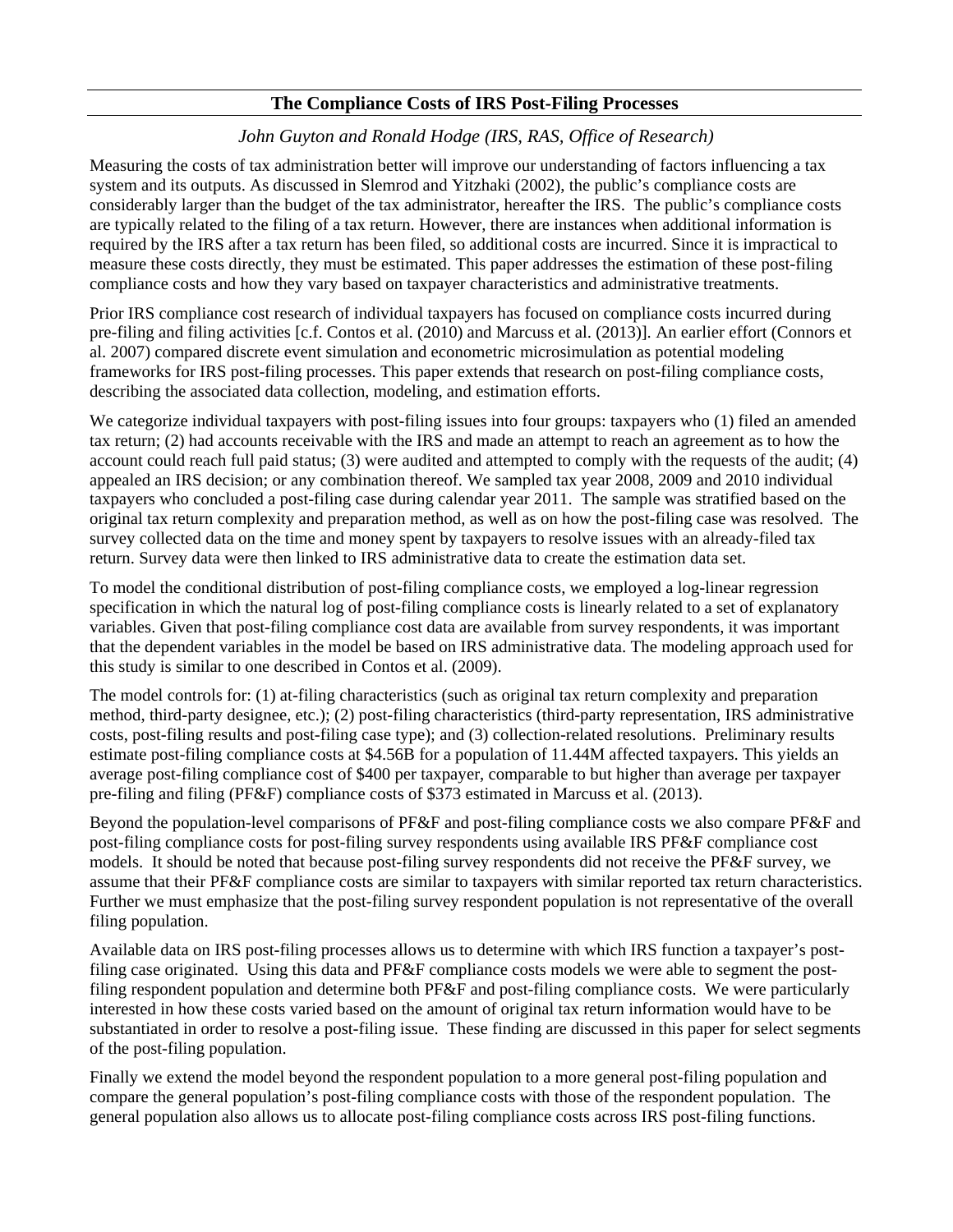#### **Incentivized Offshore Voluntary Disclosure Schemes: An Analysis**

## *Matthew Gould and Matthew D. Rablen (Brunel University, UK)*

Recent years have seen Incentivized Offshore Voluntary Disclosure Schemes (IOVDS) implemented by tax authorities across the globe. IOVDS are characterized by the acquisition of non-audit (often third-party) information on taxpayer liabilities by the tax authority, and a subsequent opportunity for affected taxpayers to make a voluntary disclosure. Accepted disclosures are subject to a discounted fine rate, but under-disclosure may attract higher penalties. In recent years the British tax authority, in particular, has implemented a number of such Schemes, targeted at offshore funds (e.g., New Disclosure Opportunity, Offshore Disclosure Facility). This paper analyses the optimal design of IDS in a principal-agent setting between taxpayers and the tax authority. Using both theory and simulation, a number of implications for the design of IDS are uncovered.

## **Uncollectible versus Unproductive: Compliance Impact of Working Collection Cases that are Ultimately Not Fully Collectible**

#### *Erik Miller, Stacy Orlett, and Alex Turk (IRS, SB/SE)*

Each year a fraction of voluntary and enforcement tax assessments are not paid timely. There is little benefit that results from continuing to use IRS's scarce resources to attempt to collect from taxpayers that cannot pay and that are not at risk for future non-compliance. Therefore, some accounts are moved out of the collection work streams and identified as *Currently Not Collectible (CNC)* when taxpayers are unable to pay anything further due to significant hardship or when the IRS is unable to locate the taxpayers.

A common misconception is that a case identified as *Currently Not Collectible* was not a productive case. Furthermore, the Currently Not Collectible determination is sometimes used as evidence that the IRS should not have worked the case at all. However, many cases that are identified as *Currently Not Collectible* are associated with significant enforcement revenue and the IRS intervention may have curtailed future noncompliance.

In this paper we analyze individual and business accounts having unpaid assessments for calendar years 2008- 2010 that are not fully resolved during the notice process. For cases identified as *Currently Not Collectible*, we estimated the impact of various collection treatments on resolving the unpaid amounts and on the taxpayer's subsequent payment compliance. We find positive impacts to dollars collected and subsequent compliance of working cases that are ultimately *Currently Not Collectible*. Thus, working uncollectible cases can be an important part of the IRS accomplishing the goals of tax administration.

## **A Plan for Turning "Worst-First" into "Best-Case" Tax Enforcement**

### *Leigh Osofsky (University of Miami School of Law)*

The IRS should make enforcement decisions based not only on direct revenue yield from enforcement, but also based on the indirect effect of enforcement on future voluntary compliance of both taxpayers who were actually subject to the enforcement efforts and taxpayers who were not subject to the enforcement efforts. And yet, tax scholars have not focused much on how the IRS should allocate enforcement resources within taxpayer sectors (for instance, within the cash business tax sector) in order to maximize voluntary compliance. In this Article, I set forth one model ("microdeterrence") for allocating enforcement resources within a low compliance tax sector. The intuition behind microdeterrence is that, under a number of different circumstances, concentrating enforcement resources (in the form of rotating enforcement projects) may raise voluntary compliance. Indeed, although the Discriminant Index Function score ("DIF score") has received extensive attention as a means of allocating scarce enforcement resources within taxpayer sectors, under certain circumstances microdeterrence may work in conjunction with the DIF score to create a more comprehensive, best-case enforcement regime. A best-case enforcement regime would focus not only on direct revenue yield from enforcement, but also voluntary compliance. This Article proceeds by first exploring the existing literature regarding allocation of tax enforcement resources and then setting forth some empirical evidence from the criminology context that suggests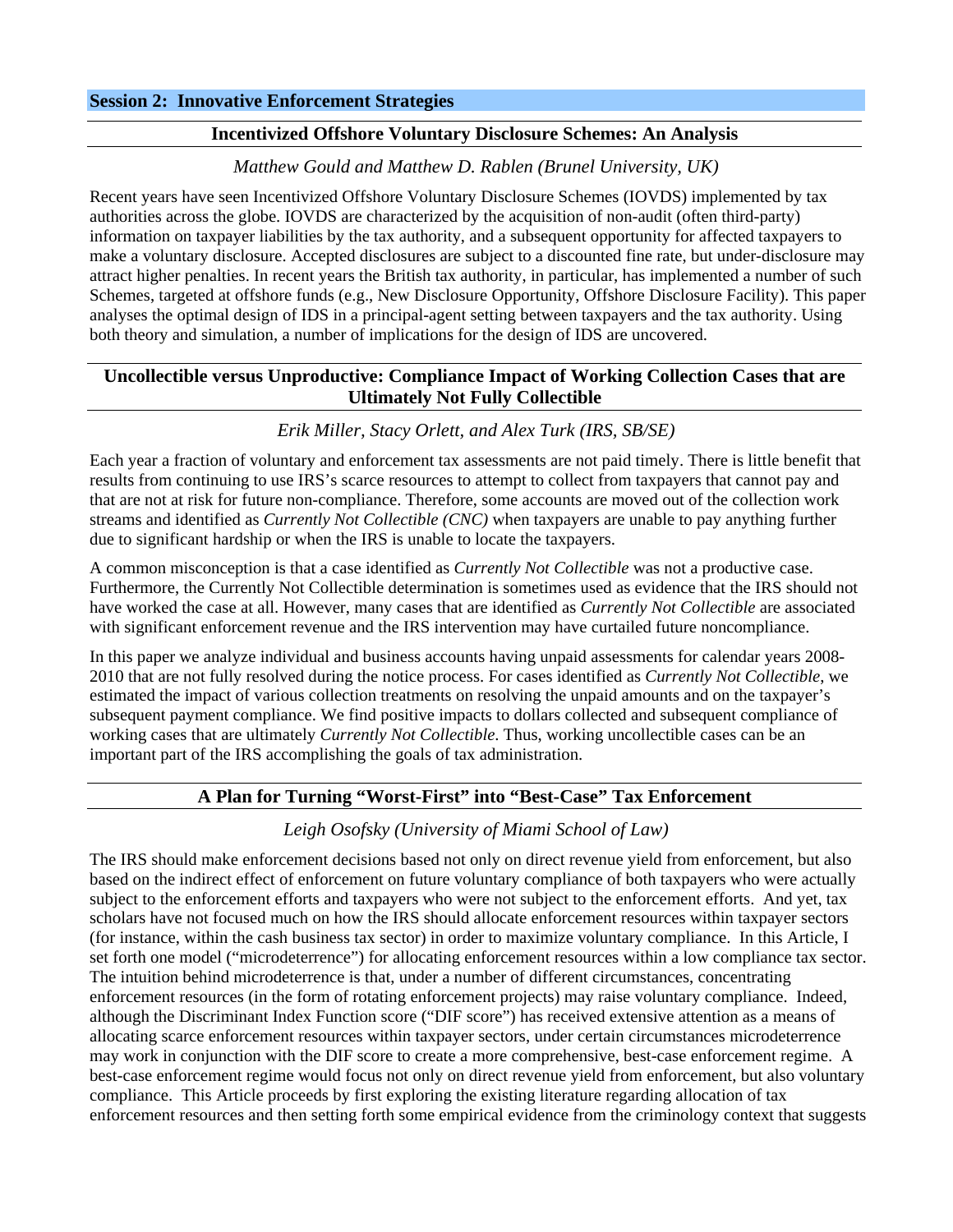the potential for a project-based approach to increase voluntary compliance. The bulk of the Article describes the conditions under which microdeterrence may increase voluntary compliance, and how it might work in the particularly problematic cash business tax sector.

## **Session 3: Tax Uncertainty and Corporation Compliance**

## **Large Corporation Schedule M-3 Book-to-Tax Profiles of Schedule UTP (Uncertain Tax Position) Filers and Non-Filers: 2010 – 2011**

## *Charles Boynton, Portia DeFilippes, Ellen Legel, and Lisa Rupert (IRS, LB&I)*

Taxpayers prepare corporate and partnership tax returns by adjusting amounts from their financial statements (FS) or books and records. The goal of the Schedule M-3 reconciliation is to increase taxpayer transparency to the IRS with respect to the adjustments (book-to-tax differences or BTD) made to FS or books and records in preparing the tax return. Schedule UTP (Uncertain Tax Position Statement) was introduced in 2010 for corporations with assets of \$100 million or more with audited FS reporting uncertain tax positions in the income tax footnote and for certain related corporations. The goal was to increase taxpayer transparency to the IRS with respect to items giving rise to federal income tax uncertain tax positions in the taxpayer's FS. The study presents and compares Schedule M-3 and Form 1120 tax return data profiles for Schedule UTP filers and non-filers with \$100 million or more in assets in 2010-2011 and includes 12,044 corporations in 2010 and 12,307 corporations in 2011.

## **Unintended Consequences of Linking Tax Return Disclosures of Tax Uncertainty to Financial Reporting for Tax Uncertainty**

## *Erin M. Towery (University of Georgia)*

The recently-issued *Uncertain Tax Position Statement* (Schedule UTP) requires firms to list and describe on their federal tax return all income tax positions that management classifies as 'uncertain' for financial reporting purposes. This study exploits the implementation of Schedule UTP to examine how linking tax return disclosures of tax uncertainty to financial reporting for tax uncertainty affects firms' reporting decisions. Using confidential tax return data and public financial statement data, I find that after the imposition of Schedule UTP reporting requirements, firms report lower reserves for uncertain income tax positions in their public financial statements, but do not claim fewer income tax benefits on their federal tax returns. These findings suggest some firms modified their financial reporting for uncertain tax positions to avoid Schedule UTP reporting requirements while still claiming the underlying tax positions. My results imply linking tax return disclosures of uncertain tax positions with financial reporting for tax uncertainty can distort financial reporting decisions.

# **The Effect of CAP on Tax Aggressiveness**

## *Amy Dunbar and Andrew Duxbury (University of Connecticut)*

The IRS compliance assurance process (CAP) program is a voluntary program in which participating large corporations work collaboratively with the IRS to identify and resolve potential tax issues in real-time before the annual tax return is filed. As of the end of 2011, there were 160 firms that have participated in CAP, which started in 2005 with 16 firms. Prior to 2012, taxpayers were invited to apply to the CAP pilot program by the IRS. Beginning in 2012 the CAP program moved from an invitation-only program to an application program.

In 2013, the Government Accountability Office recommended that the IRS measure the effectiveness of the CAP program with respect to seven goals including ensuring taxpayer compliance. Focusing on the taxpayer compliance goal, we compare CAP firms with a sample of nonCAP firms, considering both firm characteristics potentially associated with tax aggressiveness, such as size and foreign operations, and tax aggressiveness measures. We measure tax aggressiveness using proxies from the tax aggressiveness literature including several measures for effective tax rates (ETRs), book-tax differences and unrecognized tax benefits (UTBs). We also compare the distribution of forms filed by U.S. parents for foreign subsidiaries (Form 5471) and foreign disregarded entities (Form 8858).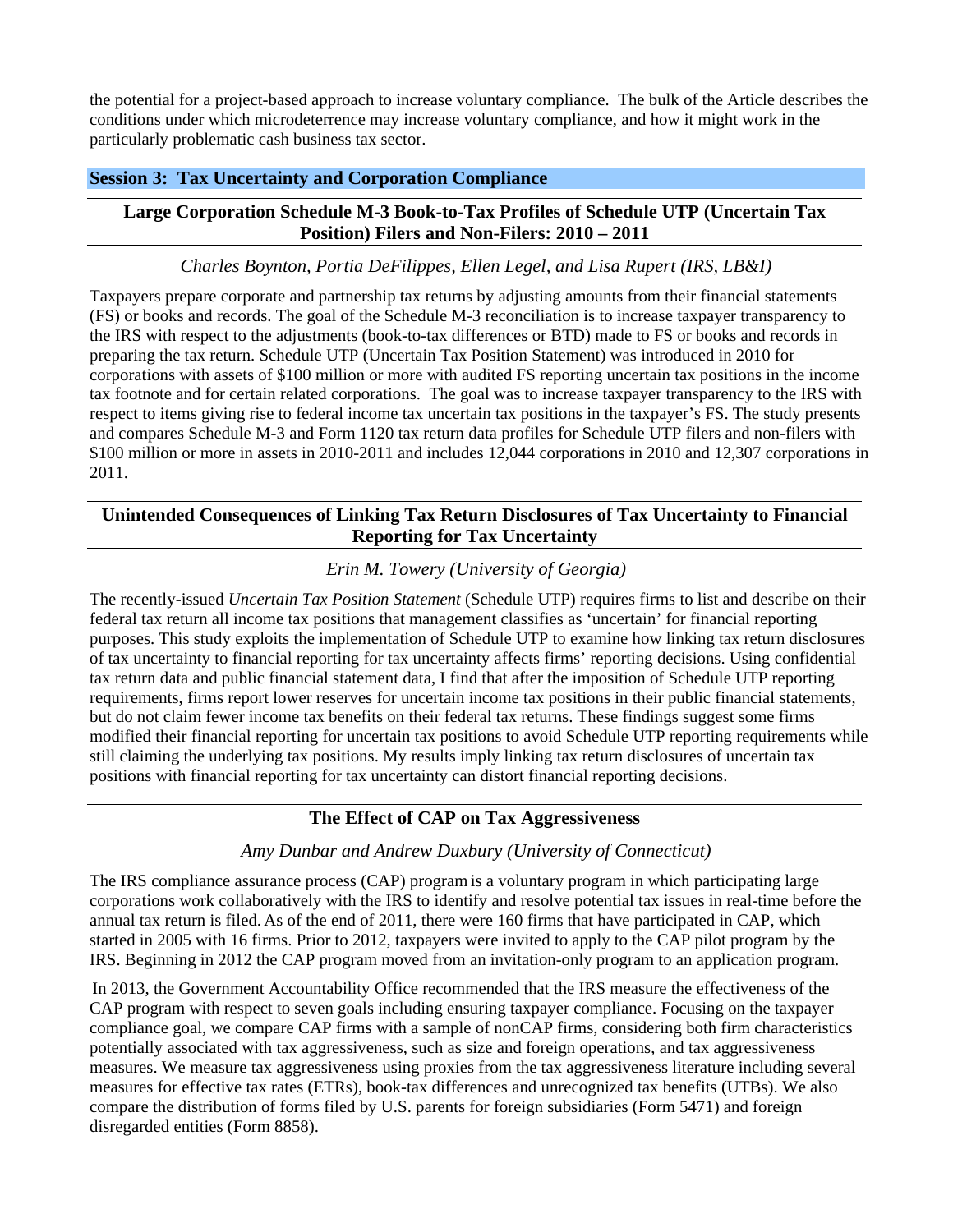The IRS required CAP taxpayers not to be in litigation with the IRS or any federal or state agency, and to display a general willingness to be transparent and cooperative with the IRS. If the IRS was successful in identifying potential CAP firms as compliant firms, then CAP firms may have lower tax aggressiveness measures in both pre-CAP and CAP participation years. If the compliant scenario is not initially descriptive, the CAP firms may become less tax aggressive in subsequent years. In addition to comparing CAP and nonCAP firms, we also compare pre- and post-CAP tax aggressiveness. Our initial results do not support the hypothesis that the CAP firms are less aggressive from the nonCAP firms either before or after joining CAP. We do document that the UTBs typically decrease before the CAP entrance year, providing support for firms joining CAP to achieve audit currency.

#### **Session 4: Understanding Taxpayer Behavior**

#### **Tax Evasion and Self-Employment in the US: A Look at the Alternative Minimum Tax**

#### *Donald Bruce and Xiaowen Liu (University of Tennessee)*

Originally designed to target high-income households, the Alternative Minimum Tax (AMT) for individuals is a separate income tax system that operates in parallel to the regular income tax. Using Individual Public Use Tax Files for 1994-2002, this paper is the first to look into individuals' income-reporting behavior in response to the AMT. We find strong evidence that taxpayers, especially self-employed individuals, appear to manipulate their incomes to avoid the AMT. We also find suggestive evidence that the notch created by the AMT generates both a real response and an evasion response. The self-employed act more aggressively than wage earners to avoid the AMT. Specifically, we find evidence suggesting that the self-employed are likely to increase the ratio of certain tax deductible consumption to their income as they approach the AMT threshold. This is suggestive evidence that they underreport their taxable income as they move closer to the AMT threshold. We also find the Schedule C filers may increase their business expenses in order to avoid the AMT. These results have important policy implications for the AMT design and for the evaluation of the welfare loss from taxation of small businesses.

### **Do Doubled-Up Families Minimize Household-Level Tax Burden?**

### *Amy B. O'Hara and Maggie R. Jones (U.S. Census Bureau)*

Income tax law is complex, and filers often need to interpret the rules regarding exemptions, deductions, and credits. In this paper, we examine the income tax implications for families who "double up." Doubling up in this case specifically refers to two or more families that combine households for economic reasons and in which there is a familial, rather than a romantic, relationship between two or more family heads. Using the Current Population Survey Annual Social and Economic Supplement (CPS ASEC) linked with 1040 data from the IRS, we examine households with children and at least two adult tax filers to determine whether the household minimizes income tax burden, and thus maximizes refunds, by optimally claiming dependents. We also examine specifically the relationship between the EITC and the sorting of dependent children among filers in households. We find the following: The propensity to sort increases as the number of filers who are potentially eligible for the EITC increases; sorting probability increases as the optimal household EITC amount increases; and among households with at least one EITC-eligible filer, the propensity to sort increases as the difference between modeled household EITC amount and the maximum amount possible increases. We also exploit the 2009 change in EITC benefit for families with three or more children, finding that the propensity to sort to exactly three children increased after the change in the rule. The results of this analysis improve our understanding of filing behavior, particularly how households form filing units, and have implications for poverty measurement in complex households.